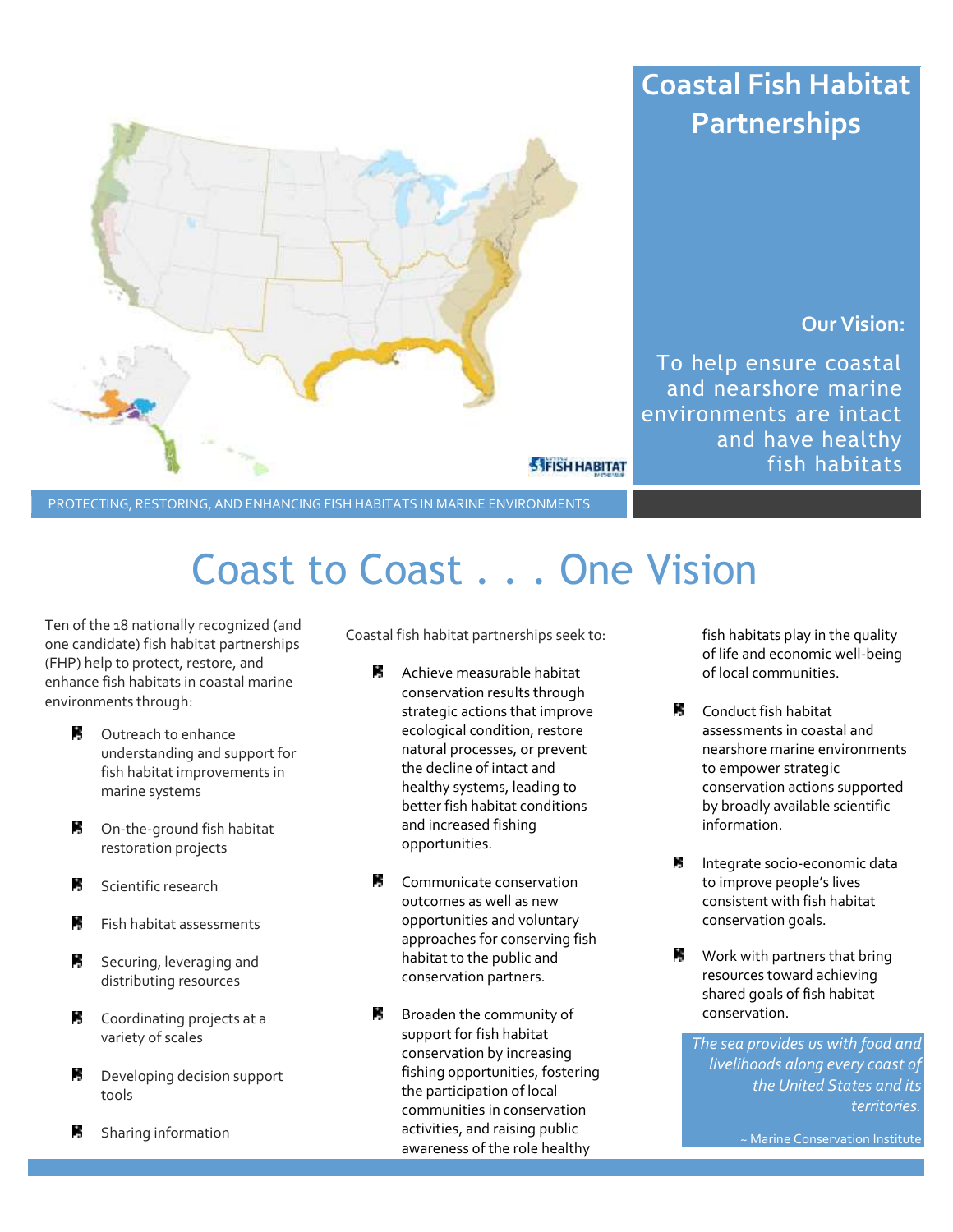# **KENAI PENINSULA FHP**

**We create and foster effective collaborations to all that maintain healthy fish, people, habitats, and economics on the Kenai Peninsula Borough.**

#### Our Focal Areas:

- **R** Partnership: Ensure organizational capacity and effective operating systems are in place for the Partnership to make positive and lasting contributions to the protection and the restoration of fish and aquatic habitat.
- **B** Biological Complexity: Protect, restore and maintain the biological integrity of ecosystems that support healthy fish habitat.
- **Water Quality and Quantity:** Ensure necessary water quality and quantity to support healthy fish communities and aquatic ecosystems.
- **K** Science and Technology: Facilitate and increase the use and availability of scientific knowledge to guide Partnership priorities, policy development and management decision making.
- **Education:** Increase the awareness and knowledge of the goals and objectives of the Partnership for everyone that lives, works, recreates, visits, regulates or otherwise has an influence on the strategic issues of the Partnership.
- **Policy:** Identify, prioritize and communicate the importance of adequate regulations, polices and planning processes to support the protection of fish habitat which are necessary to support selfsustaining fish populations.

[http://www.kenaifishpartnership.org](http://www.kenaifishpartnership.org/)



**Kenai Peninsula FHP Mat-Su Basin Salmon HP Southeast Alaska FHP Southwest Alaska Salmon HP**

# **MAT-SU BASIN SALMON FHP**

**We believe that thriving fish, healthy habitats, and vibrant communities can co-exist. Because wild salmon are central to life in Alaska and here in the Mat-Su, we work to ensure quality salmon habitat is safeguarded and restored. The success of our partnership hinges on collaboration and cooperation to get results.**

- P. Extending from North America's highest mountain to sea level at Cook Inlet, the Mat-Su Basin supports all 5 species of Pacific salmon, including the  $4<sup>th</sup>$  largest Chinook salmon run in the State. It's also the fastest growing area in Alaska and some salmon populations are showing signs of stress.
- $\blacksquare$  In 10 years, partners have improved habitat connectivity at 80+ sites where roads cross salmon streams. These projects restored access to well over 100 miles of historic spawning and rearing habitat.
- **Partners have conserved over 7,000 acres of** coastal wetlands, estuarine and nearshore habitats important for salmon migration and rearing through conservation easements and acquisitions.
- Our annual Salmon Science and Conservation Symposium brings together over 100 attendees annually and spans topics covering the Partnership's broad conservation goals: protecting salmon and their habitats in freshwater, nearshore, estuarine and marine waters of Mat-Su Basin and Upper Cook Inlet, mitigating threats, restoring connectivity, and increasing knowledge about salmon and their use of these habitats.

[http://www.matsusalmon.org](http://www.matsusalmon.org/)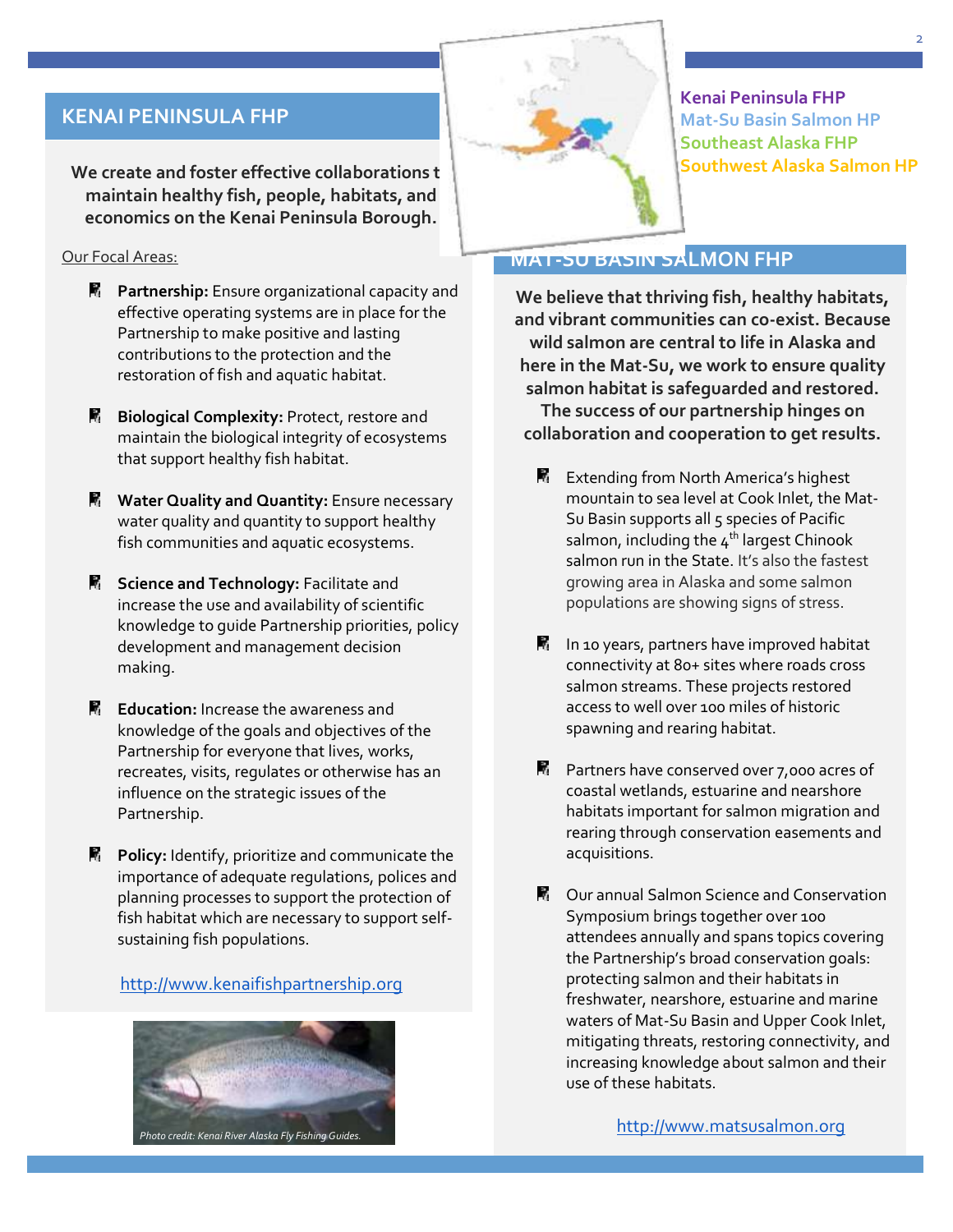# **SOUTHEAST ALASKA FHP**

**We seek to ensure healthy, thriving habitats throughout Southeast Alaska that support all life stages of resident, anadromous, estuarine and marine dependent fishes across their historical range.**

#### Our Core Functions:

- Grow diversity and capacity of the partnership linking natural resource science and management with regional interests, local and traditional values and community needs.
- **B** Build organizational strength & perseverance of the partnership for long-term sustainability and functionality.
- **Provide services to partners that foster regional** cooperation and understanding and result in improved on-the-ground conservation efforts across Southeast Alaska.
- Facilitate regionally relevant fish habitat conservation strategies across Southeast Alaska — specific conservation priorities are to protect intact and healthy freshwater systems and estuaries, maintain and restore water quality, restore hydrologic conditions and reconnect fragmented fish habitats for fish in fresh water headwaters and floodplain areas.

#### [http://www.seakfhp.org](http://www.seakfhp.org/)

*The estuaries and nearshore marine waters provide the foundation of cultural and economic activities in Southeast Alaska.*



# **SOUTHWEST ALASKA SALMON HP**

**We protect habitats that support the greatest wild salmon fishery remaining on earth.**

#### Our Core Functions:

The partnership prefers to acquire conservation easements on Native lands. Easements protect habitat while retaining Native ownership and preserving traditional use.

The partnership collected traditional ecological knowledge to help determine location of traditional use areas for conservation protection. Most of these areas are also important salmon habitat.

By protecting important salmon habitat from inappropriate development, the Southwest Alaska Salmon HP also protects:

- $\blacksquare$  The local sportfishing economy
- $\blacksquare$  The local commercial fishing economy
- **图** And a traditional way of life

The partnership has raised over \$30 million in 10 years and protected thousands of acres of salmon habitat in Southwest Alaska.

[http://www.southwestsalmon.org](http://www.southwestsalmon.org/)

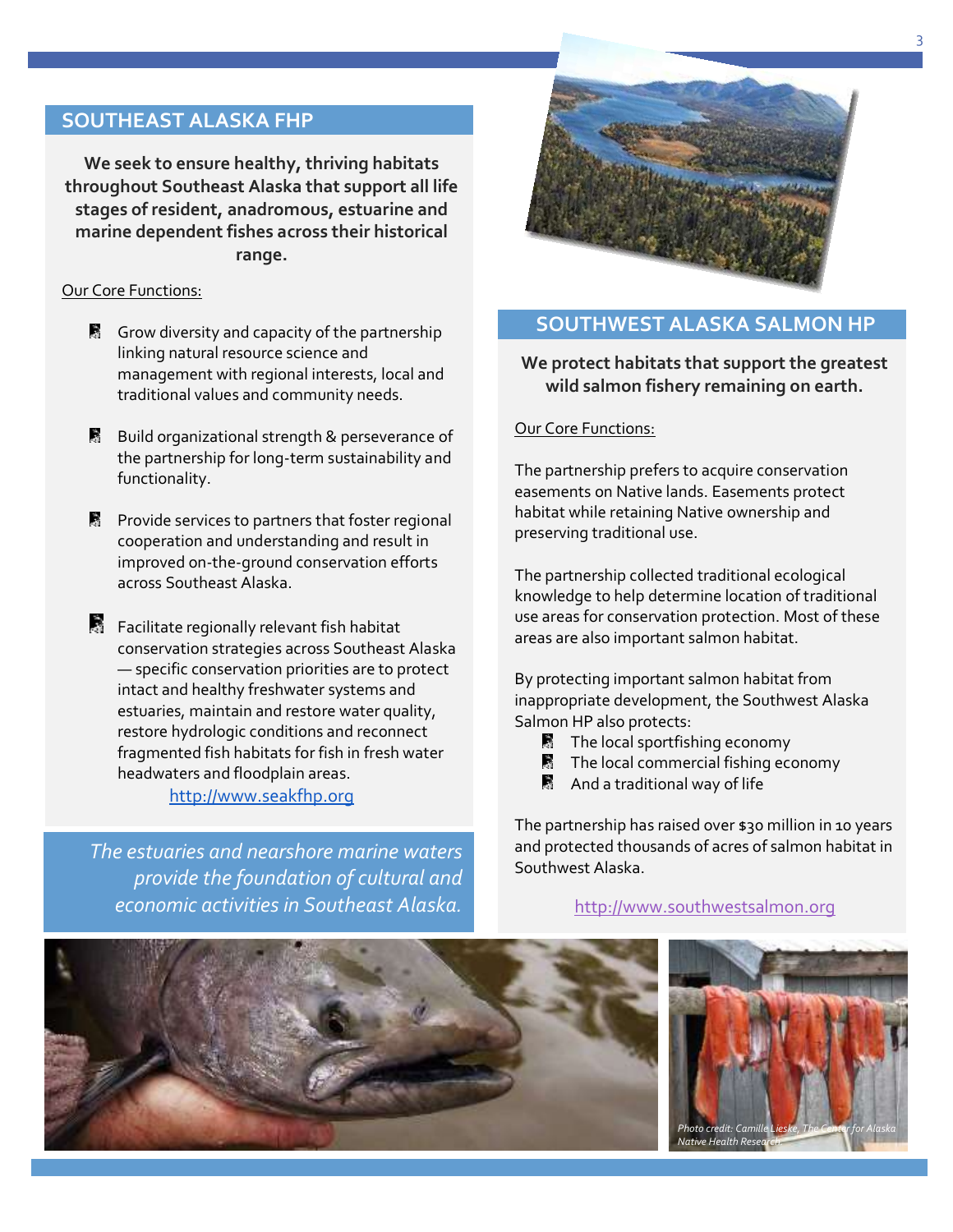

#### **HAWAII FHP**

**We seek to cooperatively develop and implement aquatic conservation projects in Hawaiian streams and estuaries through the support and participation of government agencies, nongovernmental organizations, and the private sector.**

- $\mathbb{R}$  Cooperatively develop and implement conservation projects to benefit native aquatic life in streams, estuaries, and nearshore marine habitats throughout the main Hawaiian Islands.
- $\mathbb{R}$  Reduce impacts of instream structures that pose barriers to native species migration.
- $\mathbb{R}$  Plan and support conservation projects that link inland and nearshore marine ecosystems to protect, restore and maintain self-sustaining aquatic communities.
- **K** Support research and monitoring to obtain data needed to guide conservation, management and recovery programs in stream, estuarine and nearshore marine waters.
- $\mathbb{R}$  Establish partnerships with private landowners, government agencies, and community groups to implement effective aquatic conservation actions.

<http://www.fws.gov/pacificislands/hfhp.html>

# **PACIFIC MARINE AND ESTUARINE FHP**

**PMEP works with partners to protect, enhance, and restore ecological processes and habitats to sustain healthy native fish communities and support sustainable human uses that depend on healthy fish populations.**

**Our vision** is to provide for healthy native fish populations in functional, resilient estuarine and nearshore marine ecosystems in California, Oregon, and Washington.

**Our priorities** are to protect, restore, and enhance:

- $\blacksquare$  juvenile fish habitat in nearshore marine and estuary habitats;
- tidal wetland-intertidal-subtidal-nearshore connectivity; and
- $\blacksquare$  water quality and quantity in estuaries and nearshore marine environments.

We are conducting three Pacific Coast fish habitat assessments:

- **A** A Nursery Habitat Assessment, focusing on nursery functions in estuaries for juvenile fish.
- **A** An assessment of threats to habitats of recreationally and commercially important fish stocks (supporting the National Fish Habitat Plan National Estuary Assessment.
- $\mathbb{R}$  A nearshore forage fish assessment, focusing on habitat-related changes over time in distribution and abundance of nine species of forage fish inhabiting estuary and nearshore habitats.

#### [http://www.pacificfishhabitat.org](http://www.pacificfishhabitat.org/)

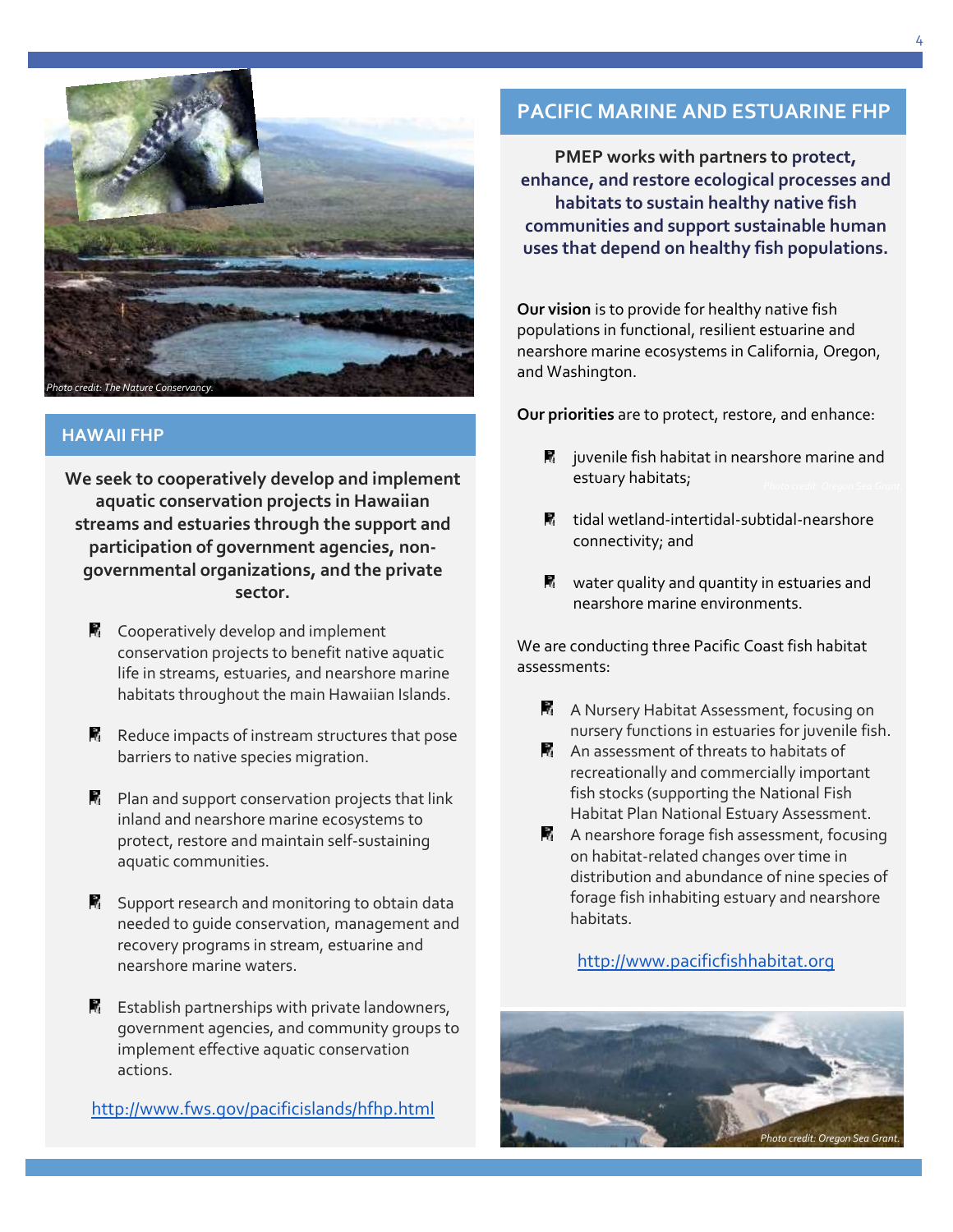# **CALIFORNIA FISH PASSAGE FORUM**

**We protect and restore listed anadromous salmonid species, and other aquatic organisms, in California by promoting collaboration among public and private sectors for fish passage improvement projects and programs.**

**The goal** of the Forum is to restore connectivity of freshwater habitats throughout the historic range of anadromous fish.

#### Forum Focus Areas:

- $R$  Remediate barriers to effective fish migration.
- $\blacksquare$  Facilitate coordination and communication among agencies, agency staff, and other entities that may propose, review, or promulgate fish passage criteria within California.
- $\blacksquare$  Identify, assess and prioritize the removal of fish passage barriers.
- **R** Disseminate guidelines and design criteria for replacement of barriers.
- **R** Promote state and federal permit coordination and streamlining.
- $\blacksquare$  Facilitate plans to monitor and evaluate fish passage restoration effectiveness to ensure accountability.
- $\blacksquare$  Promote state and national policy and actions that support fish passage improvements in California.
- $\blacksquare$  Implement education and outreach activities, targeting both the general public and fish passage practitioners.

#### http://www.[cafishpassageforum](http://www.cafishpassageforum.org/).org





# **WESTERN NATIVE TROUT INITIATIVE**

**We seek to address trout habitat degradation, non-native species impacts, and emerging range-wide concerns of climate change, energy development, and urbanization.**

WNTI Goals:

- $\blacksquare$  Protect, enhance, or restore western native trout populations and measure success in improving the status of western native trout.
- $\blacksquare$  Protect intact watersheds, and enhance or restore habitats that have been impacted by human activities or catastrophic natural events.
- **R** Develop collaborative approaches and partnerships among agencies and stakeholders that emphasize cooperation and shared effort, and increase funding to implement high priority projects for the protection, conservation and enhancement of western native trout.
- $\blacksquare$  Develop and implement effective communication, education and outreach programs as a tool to increase public awareness and encourage partnerships that benefit western native trout.

[http://www.westernnativetrout.org](http://www.westernnativetrout.org/)